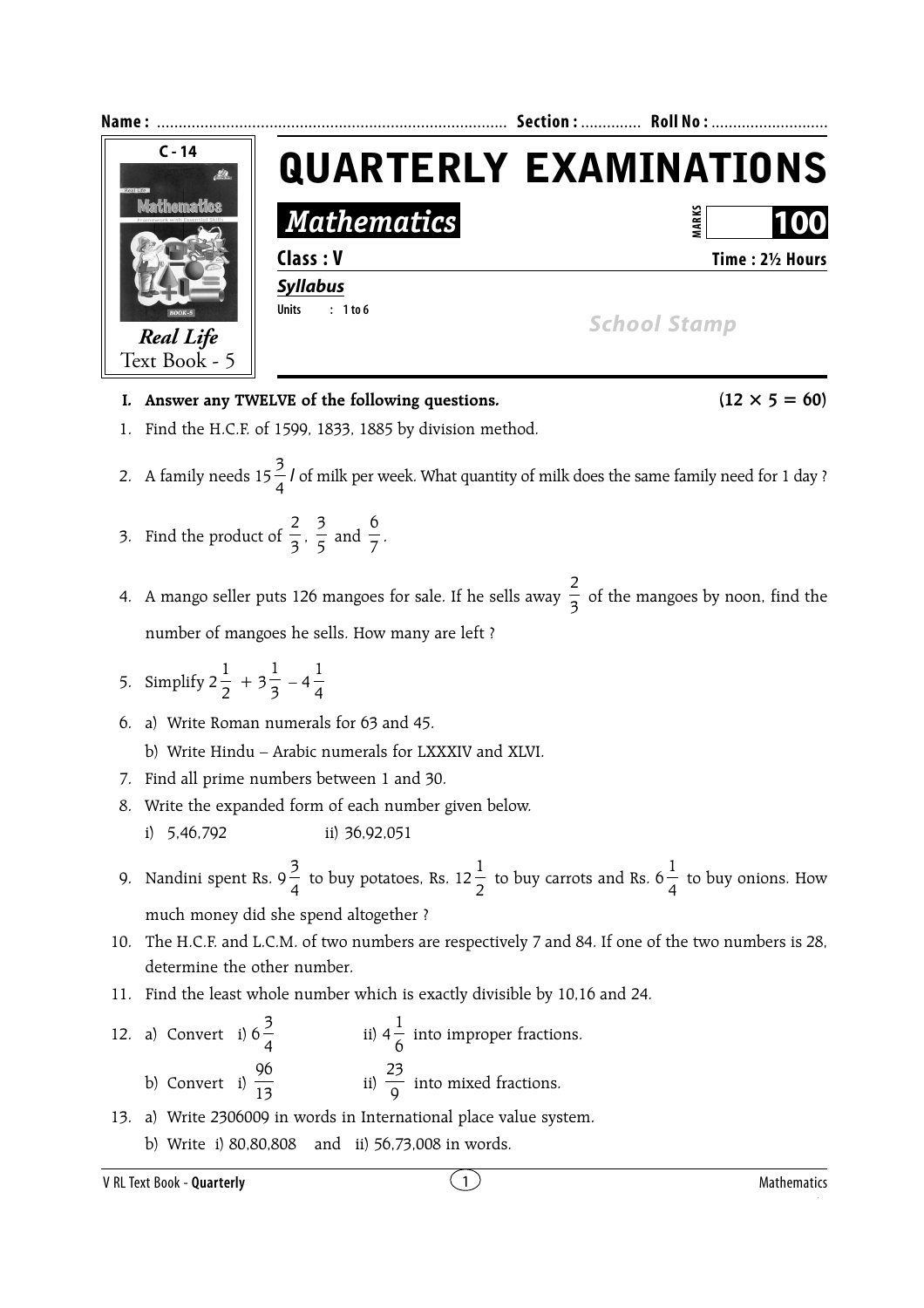## 14. Find the division of the following.

|    | i) $11\frac{1}{9} \div 6\frac{2}{3}$                           | ii) $9\frac{3}{8}$ ÷ $3\frac{3}{4}$                                                    |                      |                  |               |
|----|----------------------------------------------------------------|----------------------------------------------------------------------------------------|----------------------|------------------|---------------|
|    |                                                                | 15. What largest whole number divides both 390 and 442 without leaving any remainder ? |                      |                  |               |
| П. | Choose the correct answer and write its letter in the bracket. |                                                                                        | $(10 \times 1 = 10)$ |                  |               |
|    | 1. The immediate predecessor of 72390 is                       |                                                                                        |                      |                  |               |
|    | a) 72391                                                       | b) 72389                                                                               | c) 72392             |                  |               |
|    | 2. The place value of 6 in 568921 is                           |                                                                                        |                      | $\left( \right)$ |               |
|    | a) 60000                                                       | b) $6000$                                                                              | c) $60$              |                  |               |
|    | 3. A prime number has only ______ factors.                     |                                                                                        |                      |                  | $\mathcal{E}$ |
|    | a) $2$                                                         | b) $3$                                                                                 | c) $1$               |                  |               |
| 4. | The standard form of $80000 + 9000 + 20 + 5$ is                |                                                                                        |                      |                  | $\big)$       |
|    | a) 80925                                                       | b) 89025                                                                               | c) 890025            |                  |               |
| 5. | $CLX =$                                                        |                                                                                        |                      | $\left($         | $\mathcal{E}$ |
|    | a) $560$                                                       | b) $160$                                                                               | c) $1060$            |                  |               |
|    | 6. The largest prime number less than 100 is                   |                                                                                        |                      |                  | $\mathcal{E}$ |
|    | a) 91                                                          | b) 93                                                                                  | c) $97$              |                  |               |
|    | 7. $rac{17}{24} - \frac{11}{24} =$                             |                                                                                        |                      |                  | $\mathcal{F}$ |
|    | a) $\frac{2}{4}$                                               | b) $\frac{1}{4}$                                                                       | c) $\frac{6}{4}$     |                  |               |
|    | 8. Equivalent fraction of $\frac{2}{6}$ is                     |                                                                                        |                      |                  |               |
|    | a) $\frac{6}{18}$                                              | b) $\frac{4}{16}$                                                                      |                      |                  |               |
|    | 9. $\frac{4}{5} = \frac{20}{3}$ (Number in the place of ?)     |                                                                                        |                      |                  |               |
|    | a) $25$                                                        | b) $5$                                                                                 | c) $4$               |                  |               |
|    | 10. Factor of 49 is                                            |                                                                                        |                      |                  |               |
|    | a) $6$                                                         | b) $3$                                                                                 | c) $7$               |                  |               |
|    | III. Fill in the blanks.                                       |                                                                                        | $(10 \times 1 = 10)$ |                  |               |
|    |                                                                |                                                                                        |                      |                  |               |
|    |                                                                |                                                                                        |                      |                  |               |
|    | 3. A composite number has at least _____________ factors.      |                                                                                        |                      |                  |               |
|    | 4. The H.C.F. of 62 and 63 =                                   |                                                                                        |                      |                  |               |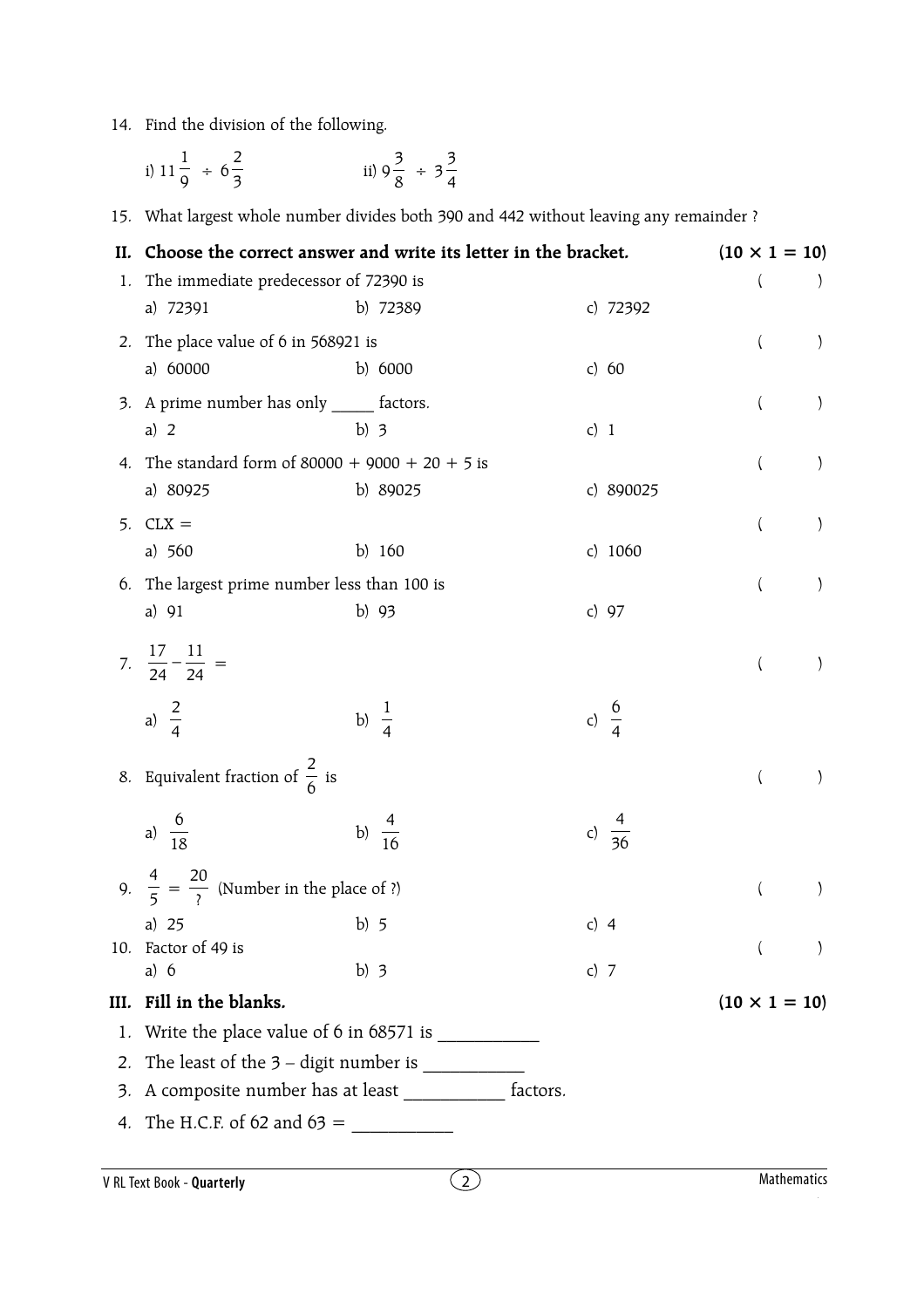5.  $\frac{9}{16} = \frac{63}{?}$ 16 <sup>9</sup> <sup>=</sup> (Number in the place of ?) \_\_\_\_\_\_\_\_\_\_\_

6. The L.C.M. of 4 and 6 is  $\frac{1}{\sqrt{1-\frac{1}{c^2}}}$ 

- 7. The largest of 62275, 62572 and 62257 is \_\_\_\_\_\_\_\_\_\_\_
- 8. The Hindu Arabic numeral for XCVI is \_\_\_\_\_\_\_\_\_\_\_

9. 
$$
11\frac{1}{9} \div 6\frac{2}{3} =
$$

10. 
$$
\frac{2}{5} \times \left(\frac{5}{9} \times \frac{6}{7}\right) = \left(\frac{2}{5} \times \frac{6}{1}\right) \times \frac{6}{7}
$$

## **IV.** Answer the following.  $(10 \times 1 = 10)$

1. Write all the factors of 32.

Ans.

2. Reduce 
$$
\frac{42}{91}
$$
 into lowest terms.

Ans.

3. Write Hindu – Arabic number for CIV.

Ans.

4. Write 54,21,960 in expanded form.

Ans.

5. Convert 
$$
\frac{109}{12}
$$
 into mixed fractions.

Ans.

6. Find the L.C.M. of 36,72,90.

## Ans.

7. Find the H.C.F. of 675, 825, 875 by the method of division.

## Ans.

8. Write 4,82,01,603 in words is International place value system.

Ans.

V RL Text Book - **Quarterly** Mathematics